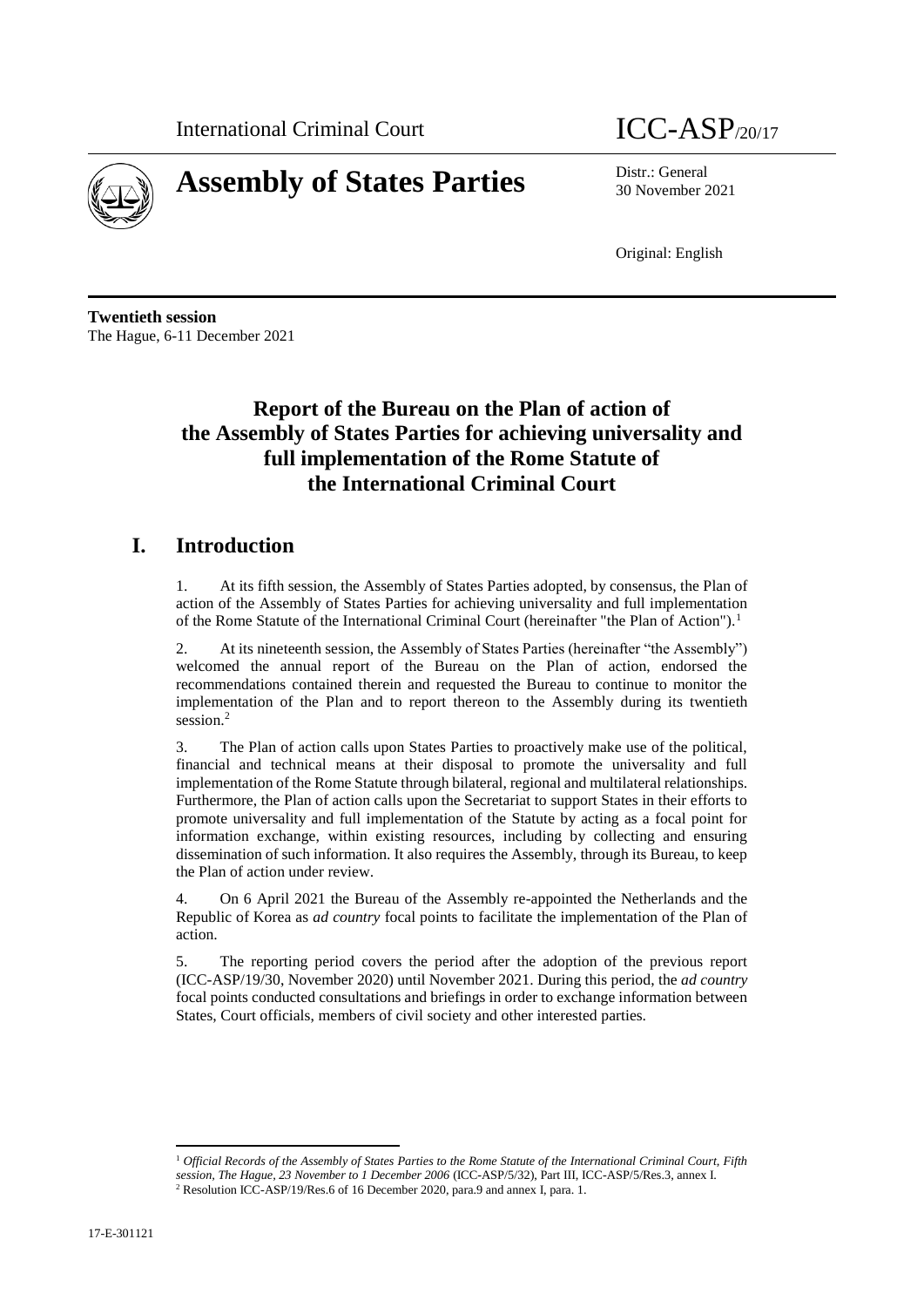## **II. Updates on efforts to promote universality and full implementation of the Rome Statute**

### **A. Activities of the Court**

6. The Court continued to contribute actively to the efforts to promote universality and full implementation of the Rome Statute in cooperation and coordination with other actors, including the Assembly, the co-focal points on the Plan of action, States Parties, regional and intergovernmental organizations, and civil society, notably the Coalition for the ICC and Parliamentarians for Global Action. While restrictions related to the Covid-19 prevented the holding of regional seminars as well as high-level engagements with States not party to the Statute, many important activities nevertheless took place during the reporting period. Where possible, the Court employed alternative methods instead of in-person communication that could not take place.

7. The Registry remains ready, when requested and when considered helpful for advancing national implementation of the Rome Statute, to participate in discussions and share what has been its experience in applying the cooperation provisions of the Statute with States Parties.

8. The Court's public information activities, notably through the ICC website and social media channels, maintained in multiple languages, and platforms of influencers such as the United Nations (UN), continued to serve as a crucial tool for raising awareness and providing access to information essential for the promotion of the universality and full implementation of the Rome Statute. The Court liaises closely with UN communication teams, which has enabled promoting ratification of the Rome Statute on UN platforms as a way of supporting Sustainable Development Goal 16, Peace and Justice. In addition with the support of the European Commission virtual ICC course of 15 lectures in Spanish for national practitioners, judges and prosecutors has been filmed, culminating in the final two closing lectures on cooperation and universality; versions in French and English are expected to be produced in the coming months, and all three language versions will be featured on the ICC website.

The Court continued to disseminate the booklet titled "Joining the International Criminal Court – Why does it matter", which is available on the Court's website in English<sup>3</sup> and French<sup>4</sup> and hard copies of which can be provided upon request. The booklet is particularly designed to address common misconceptions and concerns about the Rome Statute and the Court, as well as highlight the benefits that joining the Statute offers to the State in question as well as to the international community as a whole. As such, the booklet seeks, *inter alia*, to support the efforts of national stakeholders advocating the ratification of the Statute in their respective countries.

10. The President, Prosecutor and Registrar used various occasions of meetings, exchanges and public speeches to draw attention to the need for increasing membership in the Rome Statute as well as its implementation in national legislation, both in terms of providing national procedures for cooperation as well as incorporating the Rome Statute crimes in national law.

11. Approximately1,500 visitors, from States Parties as well as non-States Parties, visited virtually the ICC and received online presentations on the Court, its mandate and current activities. These included briefings organized for key stakeholders, such as lawyers, prosecutors, judges, members of parliament, journalists and junior diplomats from various regions, including representatives of States not party to the Statute. In addition, 120 members of high-level delegations were able to be safely received at the Court in person while the COVID-19 pandemic is ongoing. Court representatives also took part in events organized by civil society actors in a national context. Judicial events and hearings have continued with a reduced external participation (around 505 individuals) due to the COVID-19 related restrictions. Last but not least, the Court developed, with the financial support of the European Commission, a Virtual Visit space for its website in Arabic, *inter alia* to promote

<sup>3</sup> https://www.icc-cpi.int/iccdocs/PIDS/publications/Universality\_Eng.pdf

<sup>4</sup> https://www.icc-cpi.int/iccdocs/PIDS/publications/Universality\_fra.pdf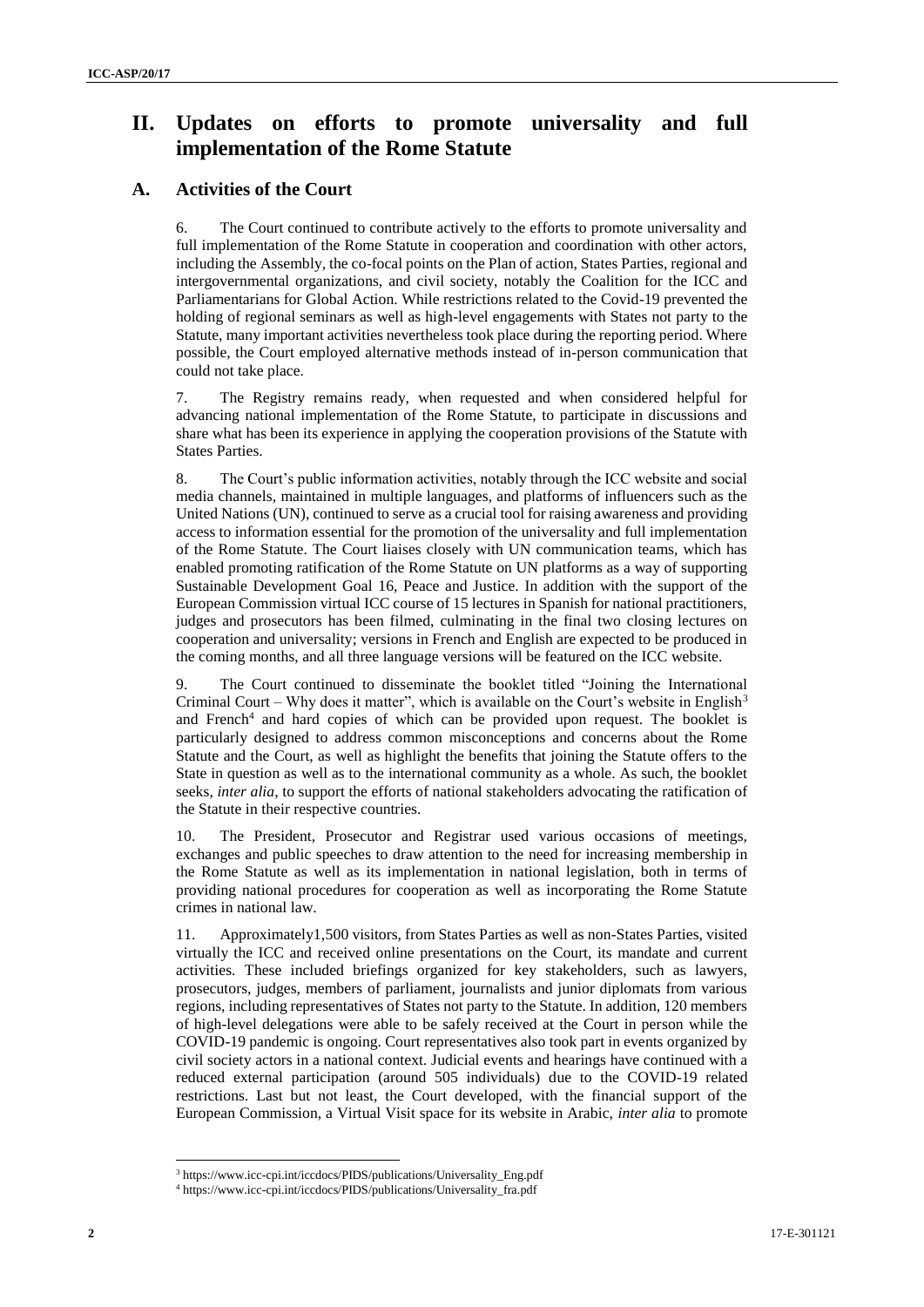universality of the Rome Statute by raising awareness of the Court, its mandate and its legal process. Spanish, English and French were done in the previous period.

12. Under its Legal Professionals Programme (LPP) funded by the European Commission, the Court seeks to offer young and mid-career legal professionals from situation countries and developing regions an opportunity to enhance their professional skills in the field of international criminal law by working at the Court. One of the objectives of the program is to benefit the national jurisdictions of the participants, who will bring their enhanced knowledge and skills back to their domestic system upon return from the Court. During the reporting period, six persons spent between four and six months working in the different organs of the Court under the LPP.

13. The free, online ICC Legal Tools Database  $(LTD)$ ,<sup>5</sup> which is supported by the Court with the financial assistance of the European Commission, continued to be a leading international law source. The LTD plays an important role by providing free global access to international criminal law legal sources, for which there is high demand globally, including in States not party to the Statute. As such, the LTD helps promote awareness of the Court and its jurisprudence in jurisdictions that may join the Rome Statute in the future, as well as strengthen the Court's profile as a leading institution in the field, reinforcing positive perceptions among legal communities as a key stakeholder group. With the support of the European Commission, the Court is in the process of developing the LTD interface in additional languages to the existing English language version.

#### **B. Activities of the President of the Assembly and the Secretariat**

14. The President of the Assembly of States Parties, Ms. Silvia Fernández de Gurmendi, held a series of meetings throughout the reporting period where she encouraged States to become parties to the Rome Statute and the Agreement on Privileges and Immunities of the International Criminal Court, and stressed the importance for States to have implementing legislation at the national level. She emphasized in those meetings that the universality of the Rome Statute would not just promote the legitimacy of the Court but also expand its jurisdiction given that the Court can only enhance its reach through ratifications to the Statute in the absence of a referral by the United Nations Security Council.

15. The President has coordinated with H.E. Mr. Bob Rae, Vice-President of the Assembly and Coordinator of its New York Working Group to reach out to non-States Parties and encouraged them to consult their capitals with an aim to ratifying the Rome Statute. She also addressed the crucial importance of universality before major regional organizations including the European Union and the Organization of American States as well as the regional groups of States Parties in the contexts of the Assembly and the United Nations, and called for their action to further promote universality.

16. The President worked closely with civil society organizations, including the Coalition for the International Criminal Court, Parliamentarians for Global Action, Human Rights Watch, Open Society Justice Initiative and the American Bar Association's ICC Project, the International Bar Association, the American Society of International Law, as well as in connection with their local NGOs and focal points, to promote the environmental conducive to expanding the universality of the Rome Statute.

17. The Secretariat, for its part, continued to support the collection of information on the promotion of universality and the full implementation of the Rome Statute. As of 19 November, the Secretariat had received six responses to the questionnaire concerning the Plan of action for achieving universality and full implementation of the Rome Statute. Relevant information submitted by States and international organizations can be found on the Assembly's website.<sup>6</sup>

<sup>5</sup> http://www.legal-tools.org/

<sup>6</sup> See: [https://asp.icc-cpi.int/en\\_menus/asp/sessions/plan%20of%20action/Pages/plan%20of%20action.aspx.](https://asp.icc-cpi.int/en_menus/asp/sessions/plan%20of%20action/Pages/plan%20of%20action.aspx)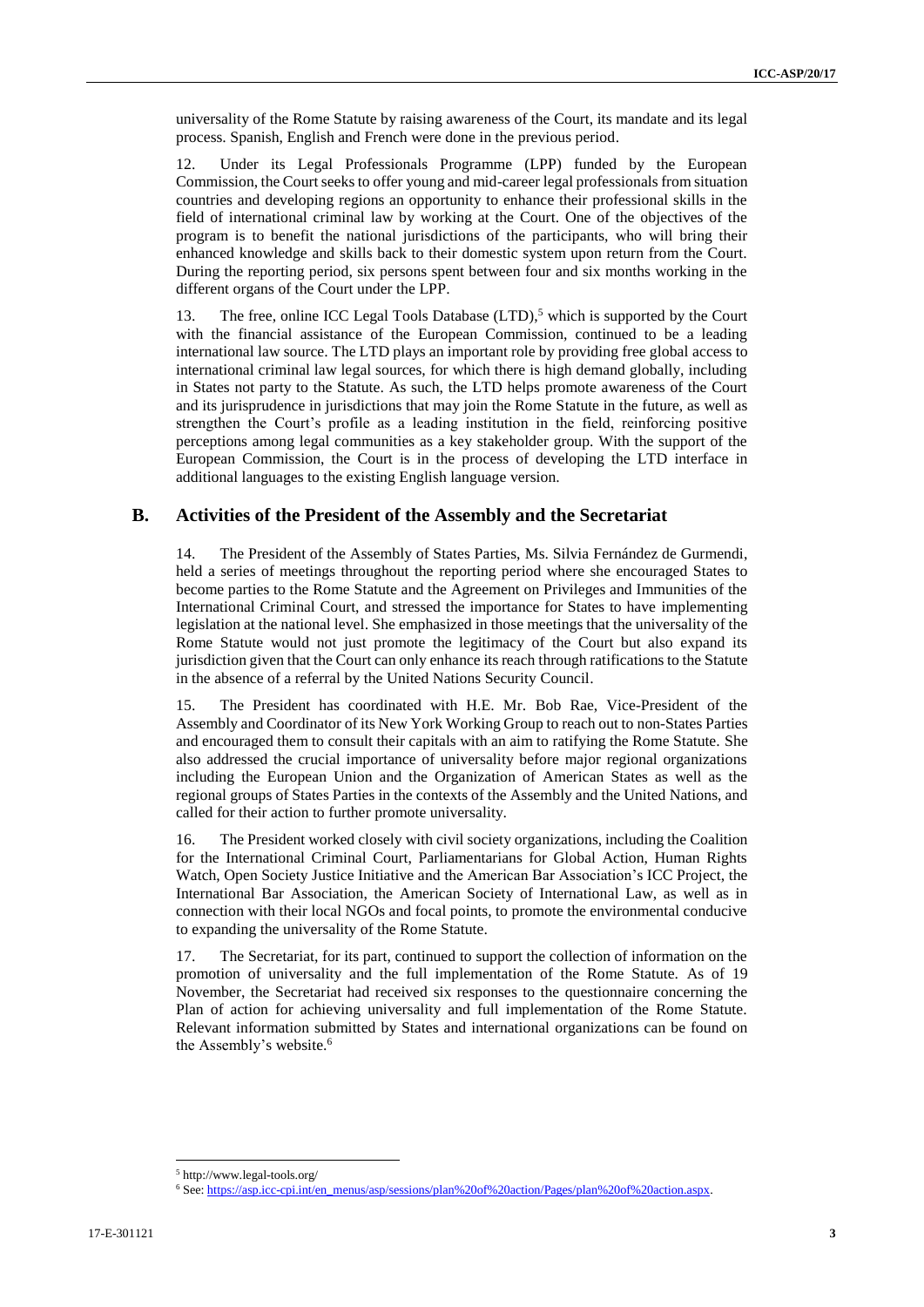### **C. Activities of the focal points**

18. While the COVID-19 related restrictions prevented the holding of planned events for the promotion of the universality, the co-focal points continued to contribute actively to the efforts to promote, as far as possible, the universality and full implementation of the Rome Statute in many occasions, including through bilateral/multilateral contacts and high-level engagements with States not a party to the Statute. The co-focal points continued to actively reach out to States Parties and third States, including through contacts from their respective capitals and diplomatic missions. They also maintained an ongoing dialogue with representatives of international organisations and civil society in order to build support for further accessions to the Rome Statute and to other relevant instruments.

#### **D. Activities of international organizations and other organizations**

19. Parliamentarians for Global Action (PGA) organized several virtual high-level meetings to advance the universal ratification and full implementation of the Rome Statute: a global Consultative Assembly of Parliamentarians on the ICC and the Rule of Law with the participation of 85 Parliamentarians, and three regional events: a Middle East and North Africa Parliamentary Working Group meeting with Parliamentarians from Iraq, Jordan, Palestine and Yemen; a Workshop on the Fight Against Impunity for Mass Atrocities, hosted by the Nigerian Parliament with the participation of Parliamentarians from Cabo Verde, Guinea Bissau, The Gambia and Togo; and a Regional Seminar on International Justice for the legislators from Latin America, including Chile, Colombia, and Ecuador. PGA also worked with its members in Ukraine on finalizing the adoption of the implementing legislation, while also promoting the ratification of the Statute. In addition, PGA provided to its members in several other countries technical assistance on the full implementation of the Statute and the adoption of all amendments to the Statute. To advance the domestic implementing process, PGA also organized a visit of Parliamentarians from Ghana to the ICC.

20. As a result, more than 80 parliamentarians in 40 States committed to country-specific action points toward universality and full implementation. Countries in Latin America (4), Africa (1) and Europe (1) are currently working toward the adoption of the full implementation legislation.

21. In 2021, the Coalition for the International Criminal Court (CICC) has promoted activities related to the advancement of the universal ratification and implementation of the Rome Statute of the ICC around the world. The Coalition for the International Criminal Court (CICC), its member organisations in Ukraine and other international members, continued to advocate with the Ukrainian authorities and Parliament for the ratification of the ICC Rome Statute and for the full alignment of national legislation with international criminal and humanitarian law. In May 2021, civil society welcomed the adoption of the Ukrainian legislation harmonizing domestic law with international criminal and humanitarian law by the Parliament. In September 2021, CICC members urged the Ukrainian President to sign and promulgate the law without delay.<sup>7</sup>

## **III. Recommendations**

22. In general, there is a continuing need for further sustained efforts in promoting the universality and full implementation of the Rome Statute and the Agreement on Privileges and Immunities of the Court. Many activities are already being undertaken on an on-going basis, and the scope for better coordination and identification of possible synergies as well as more systematic follow-up on initiatives should be explored further. Enhanced use of ICT and social media could play an important role in this regard, in particular when reaching out to academia and students, building on existing initiatives. Against this background, the following recommendations are made:

<sup>7</sup> [https://www.coalitionfortheicc.org/news/20211006/civil-society-urges-ukraine-president-sign-international](https://www.coalitionfortheicc.org/news/20211006/civil-society-urges-ukraine-president-sign-international-crimes-law)[crimes-law.](https://www.coalitionfortheicc.org/news/20211006/civil-society-urges-ukraine-president-sign-international-crimes-law)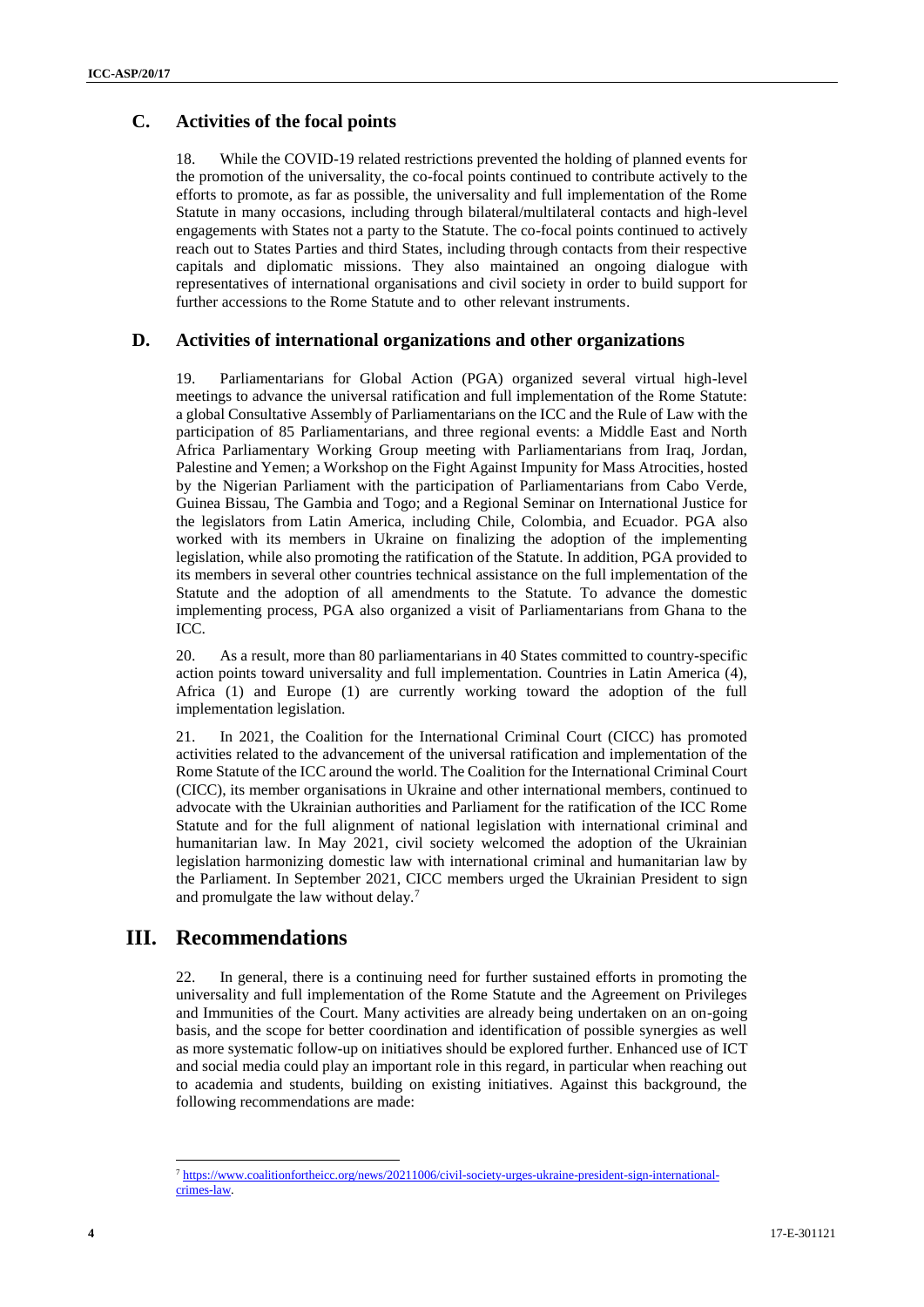#### **A. To the Assembly of States Parties**

1. To continue to monitor closely the implementation of the Plan of action.

#### **B. To the States Parties**

2. To continue to promote, as far as possible, the universality and full implementation of the Rome Statute in their bilateral, regional and multilateral relationships, including enhancing the cooperation between international and regional organizations and the Court;

3. To continue their efforts to disseminate information on the Court at the national, regional and international level, including through events, seminars, publications, courses and other initiatives that may raise awareness about the work of the Court;

4. To continue to provide the Secretariat with updated information relevant to the universality and full implementation of the Rome Statute, including current contact information on national focal points;

5. To continue to promote, as far as possible, the universality and full implementation of the Rome Statute in collaboration with the Court, civil society, academia, international organizations and professional organizations;

6. To organize, in conjunction with the Court, civil society, academia, international organizations and professional associations, seminars, panel discussions and events focusing on promoting the universality and full implementation of the Rome Statute, in New York, in The Hague and in different regions, and to disseminate information about the Court's work and the provisions of the Rome Statute;

7. To continue to provide, wherever possible, technical and financial assistance to States wishing to become party to the Statute and to those wishing to implement the Statute in their national legislation;

8. To provide financial and/or other support, wherever possible, to civil society, academia, international organizations and professional associations that provide technical assistance to overcome the challenges to ratification and implementation identified in this report;

9. To continue to contribute to the Trust Fund for Least Developed Countries and other developing States to promote the attendance of States not party to the sessions of the Assembly; and

10. To continue to cooperate with the Court so that it can fulfil its functions accordingly.

#### **C. To the Secretariat of the Assembly of States Parties**

11. To continue to support States in their efforts to promote the universality and full implementation of the Rome Statute by acting as a focal point for information exchange and by making available updated information on this matter, including on the website of the Court;

12. To compile information on all available resources and potential donors, and post it on the Court's website for easy access by States; and

13. To prepare a matrix to serve the purpose of enhanced information-sharing between potential recipients and donors of technical assistance.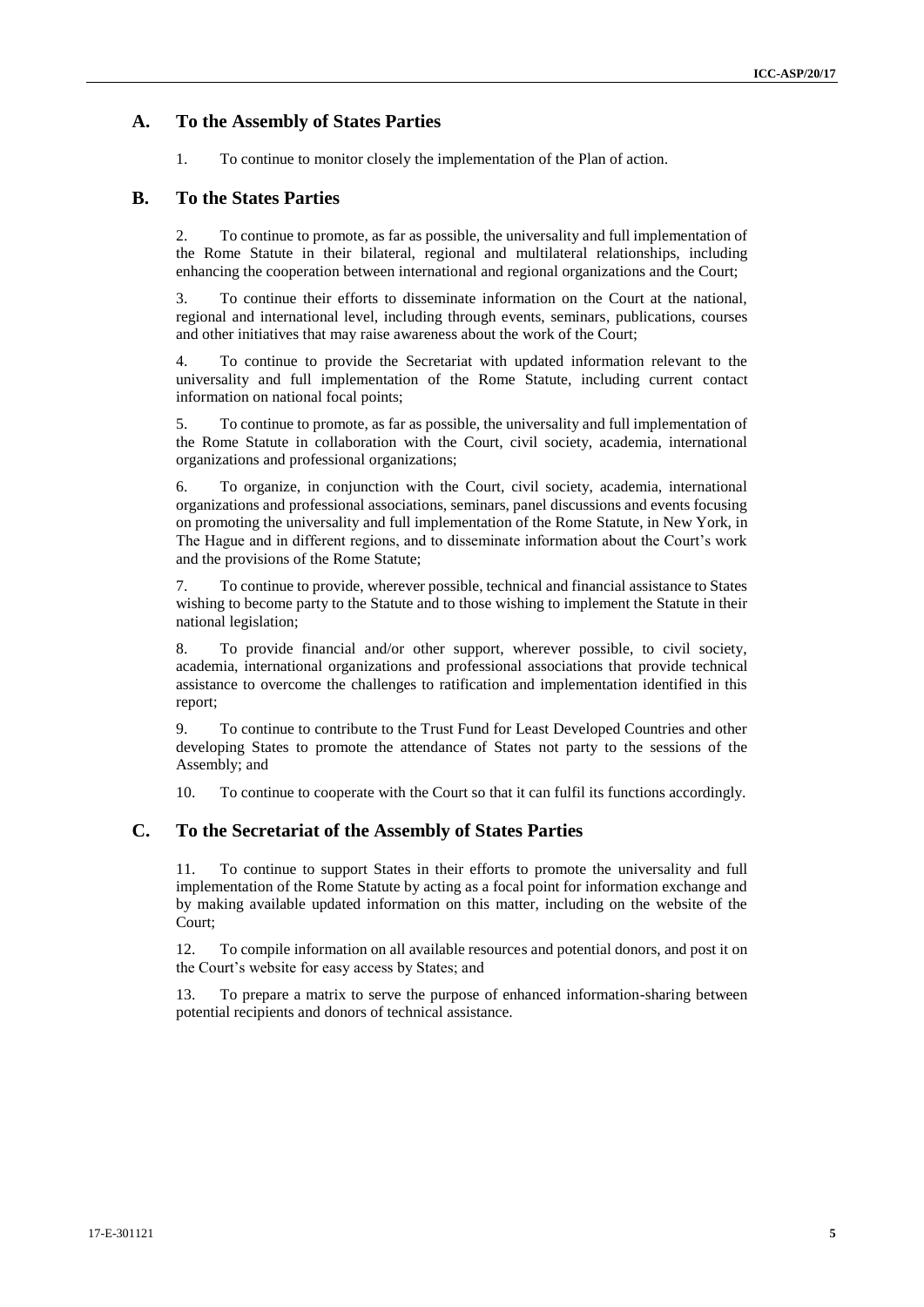## **Annex I**

## **Draft language to be included in the omnibus resolution**

#### **A. Universality of the Rome Statute**

1. *Welcomes* the State that has become a Party to the Rome Statute of the International Criminal Court since the eighteenth session of the Assembly and *Iinvites* States not yet parties to the Rome Statute of the International Criminal Court to become parties to the Rome Statute, as amended, as soon as possible and *calls upon* all States Parties to intensify their efforts to promote universality;

2. *Notes with deep regret* the notification of withdrawal submitted by a State Party under article 127(1) of the Statute on 17 March 2018 as well as the withdrawal of its instrument of accession by another State on 29 April 2019, and c*alls upon* these States to reconsider these withdrawals;<sup>8</sup>

3. Welcomes with appreciation also the continuation by the President of the Assembly of the dialogue on the "Relationship between Africa and the International Criminal Court" initiated by the Bureau during the fifteenth session of the Assembly of States Parties, and invites the Bureau to further widen and deepen this dialogue as needed with all interested State Parties;

4. *Welcomes* the initiatives undertaken to celebrate 17 July as the Day of International Criminal Justice<sup>9</sup> as well as those to commemorate the 20th anniversary of the Rome Statute and *recommends* that, on the basis of lessons learnt, all relevant stakeholders, together with the Court, continue to engage in preparation of appropriate activities and share information with other stakeholders to that effect through the Secretariat of the Assembly<sup>10</sup> and otherwise;

5. *Calls upon* all international and regional organizations as well as civil society to intensify their efforts to promote universality;

6. *Decides* to keep the status of ratifications under review and to monitor developments in the field of implementing legislation, inter alia with a view to facilitating the provision of technical assistance that States Parties to the Rome Statute, or States wishing to become parties thereto, may wish to request from other States Parties or institutions in relevant areas, and *calls upon* States to annually provide the Secretariat of the Assembly of States Parties with updated information about actions and activities in support of international justice, as per the Plan of Action (paragraph  $6(h)$ );<sup>11</sup>

7. *Recalls* that the ratification of the Rome Statute must be matched by national implementation of the obligations emanating therefrom, notably through implementing legislation, in particular in the areas of criminal law, criminal procedural law, and international cooperation and judicial assistance with the Court and, in this regard, *urges*  States Parties to the Rome Statute that have not yet done so to adopt such implementing legislation as a priority and *encourages* the adoption of victims-related provisions, as and when appropriate;

8. *Welcomes* the report of the Bureau on the Plan of action for achieving universality and full implementation of the Rome Statute<sup>12</sup> and *notes with appreciation* the efforts of the Court's President, the Office of the Prosecutor, the President of the Assembly, the Assembly, States Parties and civil society to enhance the effectiveness of universality-related efforts and to encourage States to become parties to the Rome Statute, as amended, and to the Agreement on Privileges and Immunities, as well as relevant efforts undertaken in the framework of the Universal Periodic Review of the Human Rights Council;

<sup>11</sup> ICC-ASP/5/Res.3, annex I.

 $\overline{\phantom{a}}$ <sup>8</sup> Depositary Notification C.N.138.2018.TREATIES-XVIII.10, see at:

[https://treaties.un.org/doc/Publication/CN/2018/CN.138.2018-Eng.pdf.](https://treaties.un.org/doc/Publication/CN/2018/CN.138.2018-Eng.pdf)

<sup>9</sup> *Official Records… Review Conference*… 2010 (RC/11), part II.B, Kampala declaration (RC/Decl.1), para 12. <sup>10</sup> See ICC – Secretariat of the Assembly of States Parties at

[https://asp.icc-cpi.int/en\\_menus/asp/asp%20events/ICJD/Pages/default.aspx.](https://asp.icc-cpi.int/en_menus/asp/asp%20events/ICJD/Pages/default.aspx)

<sup>12</sup> ICC-ASP/19/30.